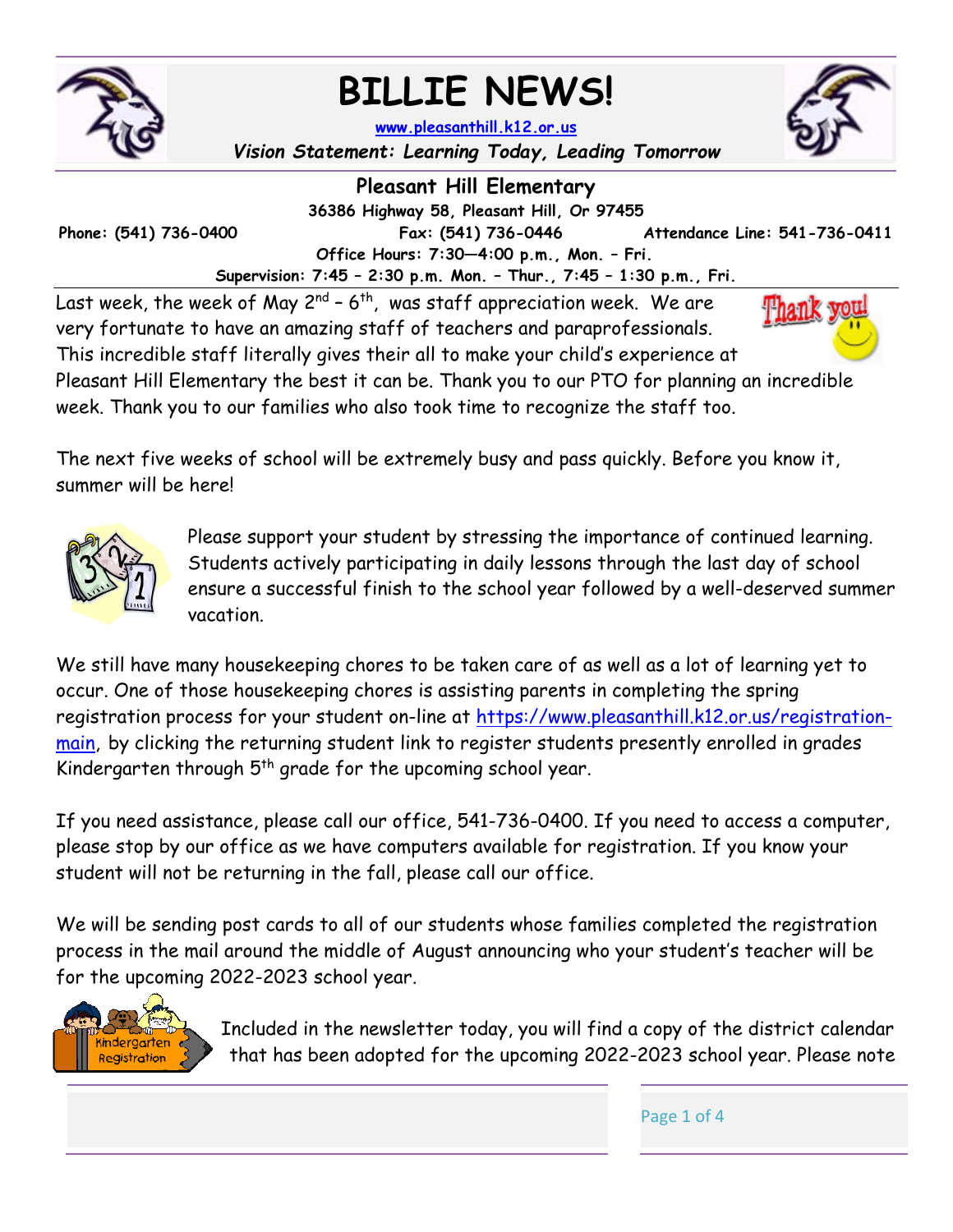that school starts the day after Labor Day this upcoming year, Tuesday, September 6<sup>th</sup>. In addition, be watching for the postcard in the mailbox in August sharing many exciting events such as "Meet and Greet the Teacher", as well as who your child's teacher is.

#### **2022-2023 Kindergarten Registration**

If you have an incoming kindergartener for the 2022-2023 school year, it is time to register them for school. Simply go to https://www.pleasanthill.k12.or.us/registration, click on the Kindergarten Registration button and follow the step-by-step directions. If you have any questions, please don't hesitate to call, 541-736-0400.

You will need to provide our school with the following materials before we proceed with enrolling your student, before June 10, 2022. You may either email, cthoms@pleasanthill.k12.or.us or mskelton@pleasanthill.k12.or.us, fax, 541-736-0446, or drop off between the hours of 8:00 – 4:00 p.m.

- Birth Certificate for the student(s)
- Immunization records
- Proof of Residency which consists of:
	- 1. Utility Bill with your name and address listed
	- 2. Lease / Rental Agreement
	- 3. Mortgage Statement

## **LATE STUDENTS MISS OUT…**



During the school year, parents have the important responsibility of seeing that students establish patterns for punctuality and good attendance. The patterns established during these years very often become life patterns. If your student is late for school…

- They may feel conspicuous and embarrassed when entering the room late.
- They miss morning greetings from their teacher and their classmates.
- They will miss the group experience of starting a new school day together.
- They will miss the important instruction given at the start of a lesson.
- They may feel pressure from having to catch up.

### **Cell Phones and Smart Watches**

Page 2 of 4

Students may bring cell phones and wear smart watches to school for safety reasons not for taking pictures or using during the school day. All cell phones must be turned off and remain off and in the student's backpack during the school day. Students may wear their watches in class but must be silenced and during OSAS testing be kept in their backpack. The state of Oregon has declared that any cell phone or smart watch in a testing environment is a breach of testing security resulting in a test being voided.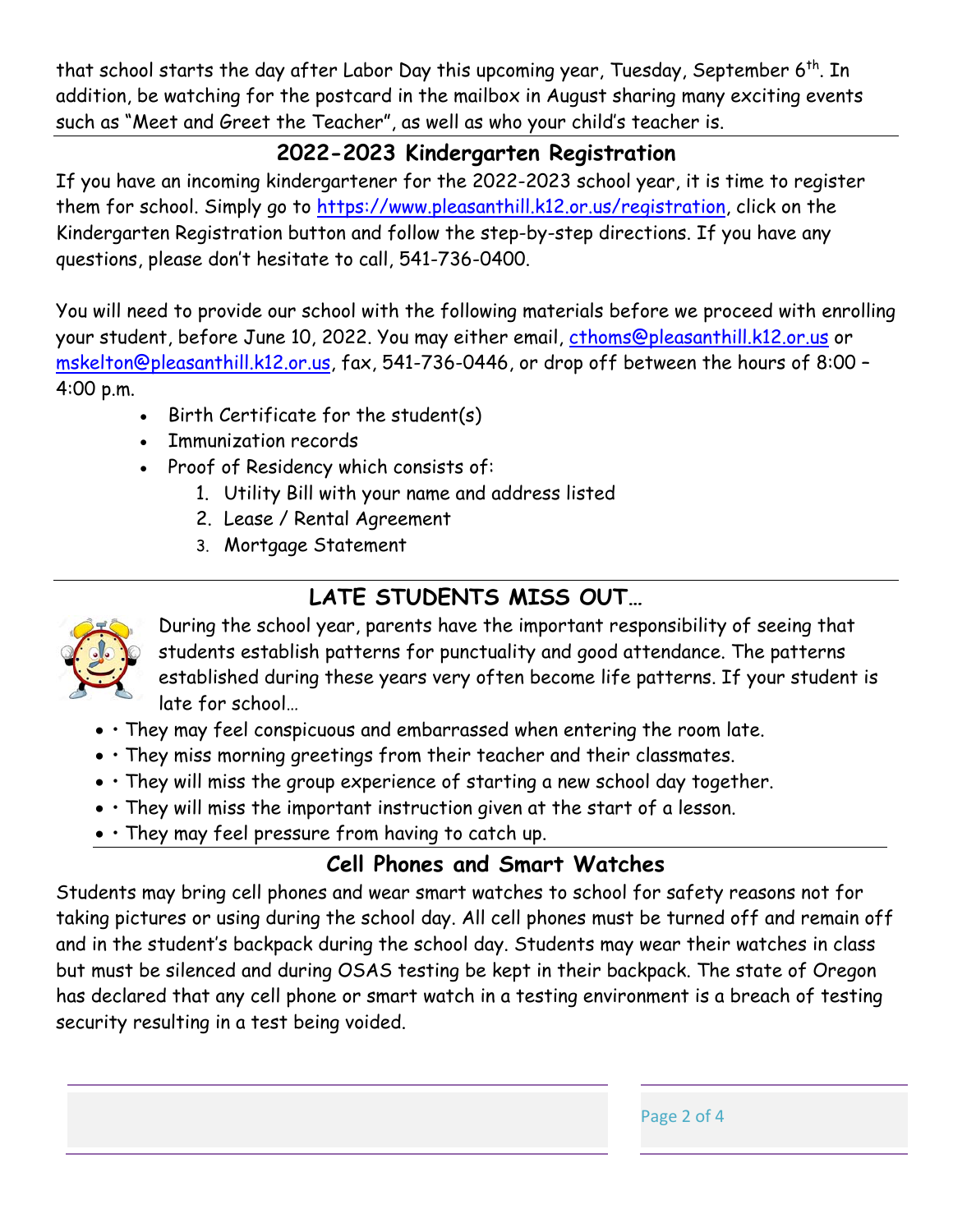So, please help us reinforce that all cell phone's must be turned off while at school. In addition, smart watches must be silenced. Misuse of either cell phones or smart watches will result in the device being placed in the office for a parent / guardian to pick-up.

#### **2022 Sluggo's Home Reading Challenge Bookmarks**

The Em's Tickets just arrived! So, every student who read and recorded either books read, or minutes read on their Sluggo Reading Challenge Bookmark will be receiving tickets to an Em's game as long as they returned the completed bookmark to their teacher. Let's fill P.K. Park with Pleasant Hill Readers!

### **Library News**



With Summer just around the corner, Mrs. Kordon needs to begin preparing the library for our annual end of the school year, book inventory scheduled for the week of June 6th. Mrs. Kordon needs all library books returned and shelved. Please assist your students in locating and returning their library books. All library books are due into the library by Friday, June  $3^{rd}$ . Unfortunately, a library book bill will be

generated and sent home with student's whose books have not been returned by Friday, June 3rd.

In addition, Mrs. Kordon will begin generating library bills for Chromebooks, chargers and cases not returned to school this week. If you have not returned your student's Chromebook, charger or case please do so. If you have arranged with your student's teacher to have your student continue to take their Chromebook home daily, please plan to check it back in by Friday, June 3rd.

### **New Curiosity Library**

The PHES TAG program is excited to be able to offer the Curiosity Library for students and their families! This free lending library includes games, puzzle books, KEVA blocks, and more, which are available for students to check out for use at home for up to 2 weeks at a time. While the library is provided by the TAG program, students do not need to be identified as talented and gifted to check out items. Please follow this link to see what is currently available: https://bit.ly/phescuriositylibrary . If you would like to request an item for your child or have any questions, please contact Mr. Holladay at aholladay@pleasanthill.k12.or.us . Items will be available for pick up from your child's teacher.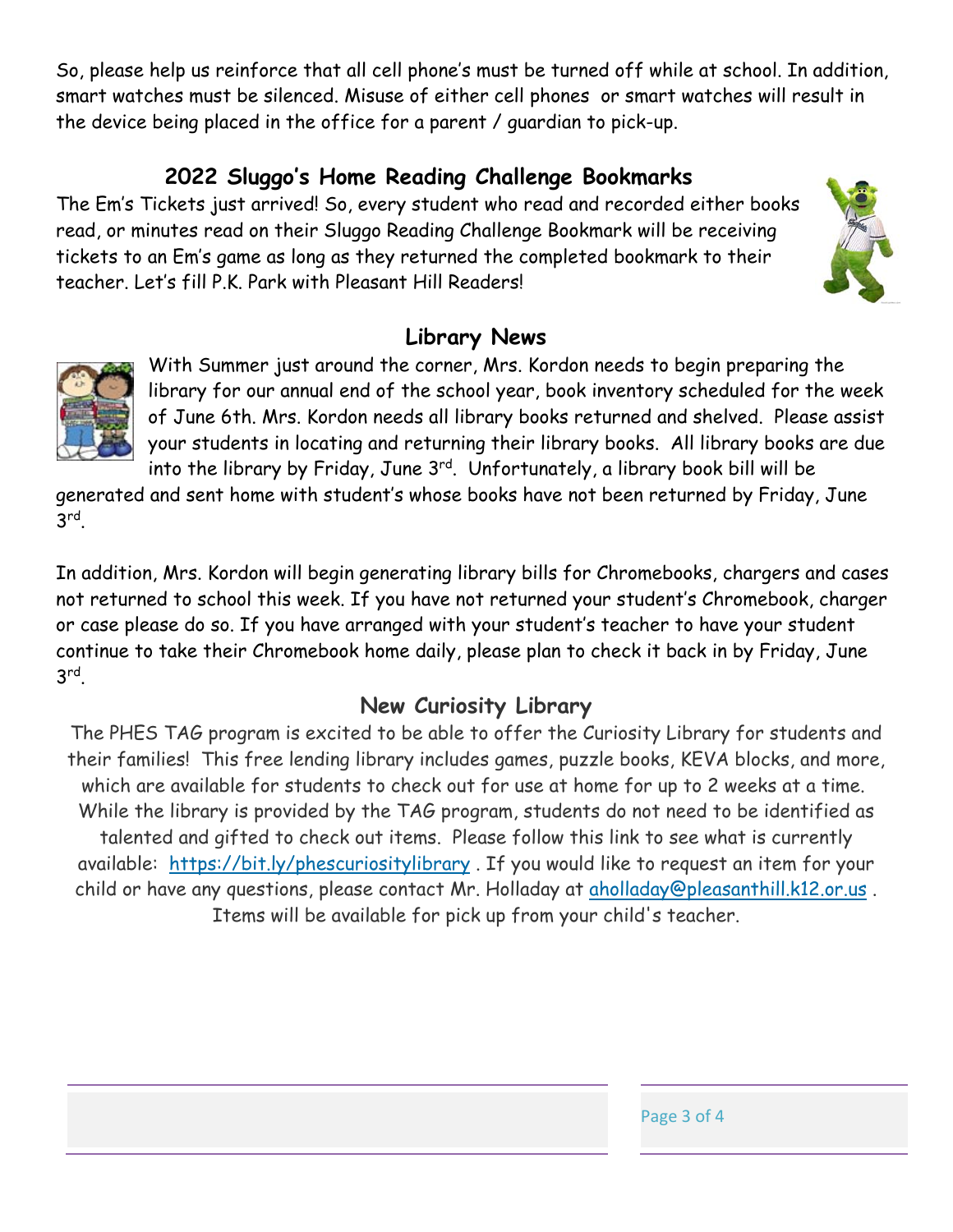| Student's Symptoms or Illness                 | Student May Return to School When*                          |  |  |  |  |  |
|-----------------------------------------------|-------------------------------------------------------------|--|--|--|--|--|
|                                               | The list below tells the shortest time to stay              |  |  |  |  |  |
|                                               | home. A student may need to stay home longer for            |  |  |  |  |  |
|                                               | some illnesses.                                             |  |  |  |  |  |
| Fever: temperature by mouth greater than      | No fever for at least 24 hours without the use of fever     |  |  |  |  |  |
| 100.4 degrees                                 | reducing medicine.                                          |  |  |  |  |  |
| Skin rash or open sores                       | Symptom free, which means the rash is gone; sores are dry   |  |  |  |  |  |
|                                               | or can be completely covered by a bandage; or with orders   |  |  |  |  |  |
|                                               | from doctor to school nurse.                                |  |  |  |  |  |
| New Cough illness or New Difficulty Breathing | Symptoms improving for 24 hours (no cough or cough is       |  |  |  |  |  |
|                                               | well-controlled). If pertussis (whooping cough) is          |  |  |  |  |  |
|                                               | diagnosed, after taking 5-day course of prescribed          |  |  |  |  |  |
|                                               | antibiotics, or when cleared for return by local public     |  |  |  |  |  |
|                                               | health authority. If COVID-19 is diagnosed, with orders     |  |  |  |  |  |
|                                               | from local public health authority.                         |  |  |  |  |  |
| Diarrhea: 3 loose or watery stools in one day | Symptom-free or with orders from doctor to school nurse.    |  |  |  |  |  |
| OR newly not able to control bowel movements  |                                                             |  |  |  |  |  |
| Vomiting                                      | Symptom-free or with orders from doctor to school nurse.    |  |  |  |  |  |
| Headache with stiff neck and fever; OR with   | Symptom-free or with orders from doctor to school nurse.    |  |  |  |  |  |
| recent head injury                            |                                                             |  |  |  |  |  |
| Jaundice: (new) yellow color in eyes or skin  | After the school has orders from doctor or local public     |  |  |  |  |  |
|                                               | health authority to school nurse.                           |  |  |  |  |  |
| Red eyes or eye discharge: yellow or brown    | Redness and discharge is gone OR with orders from doctor    |  |  |  |  |  |
| drainage from eyes                            | to school nurse.                                            |  |  |  |  |  |
| Acting differently without a reason:          | Symptom-free or with orders from doctor to school nurse.    |  |  |  |  |  |
| unusually sleepy, grumpy or confused.         |                                                             |  |  |  |  |  |
| Major health event, like an illness lasting 2 | After the school has orders from doctor to school nurse     |  |  |  |  |  |
| or more weeks or a hospital stay, or the      | and after measures are in place for the student's safety.   |  |  |  |  |  |
| health condition requires more care than      | Please work with school staff to address special healthcare |  |  |  |  |  |
| the school staff can safely provide.          | needs so the student may attend safely.                     |  |  |  |  |  |

### **When Should I Keep My Child Home?**



May 13th – Billie Spirit Day! Wear your Billie gear or school colors, blue and yellow May 19<sup>th</sup> - 1:00 p.m. 2<sup>nd</sup> Grade Parent Concert - The History of Pleasant Hill, Blue Gym May 20<sup>th</sup> - 8:00 - 5:00 p.m.  $3^{rd}$  / 4<sup>th</sup> Grade Field Trip May 23rd – May 27th – 7:30 – 4:30 p.m. Book Fair, PHCC May 23rd – 9:00 – 12:00 p.m. Rm. 21 Field Trip May 24th – 9:00 – 12:00 p.m. Rm. 17 and Rm. 20 Field Trip May 30<sup>th</sup> - Memorial Day / No School

May 31st – 9:00 – 11:40 p.m. Rm. 4 Field Trip

Page 4 of 4